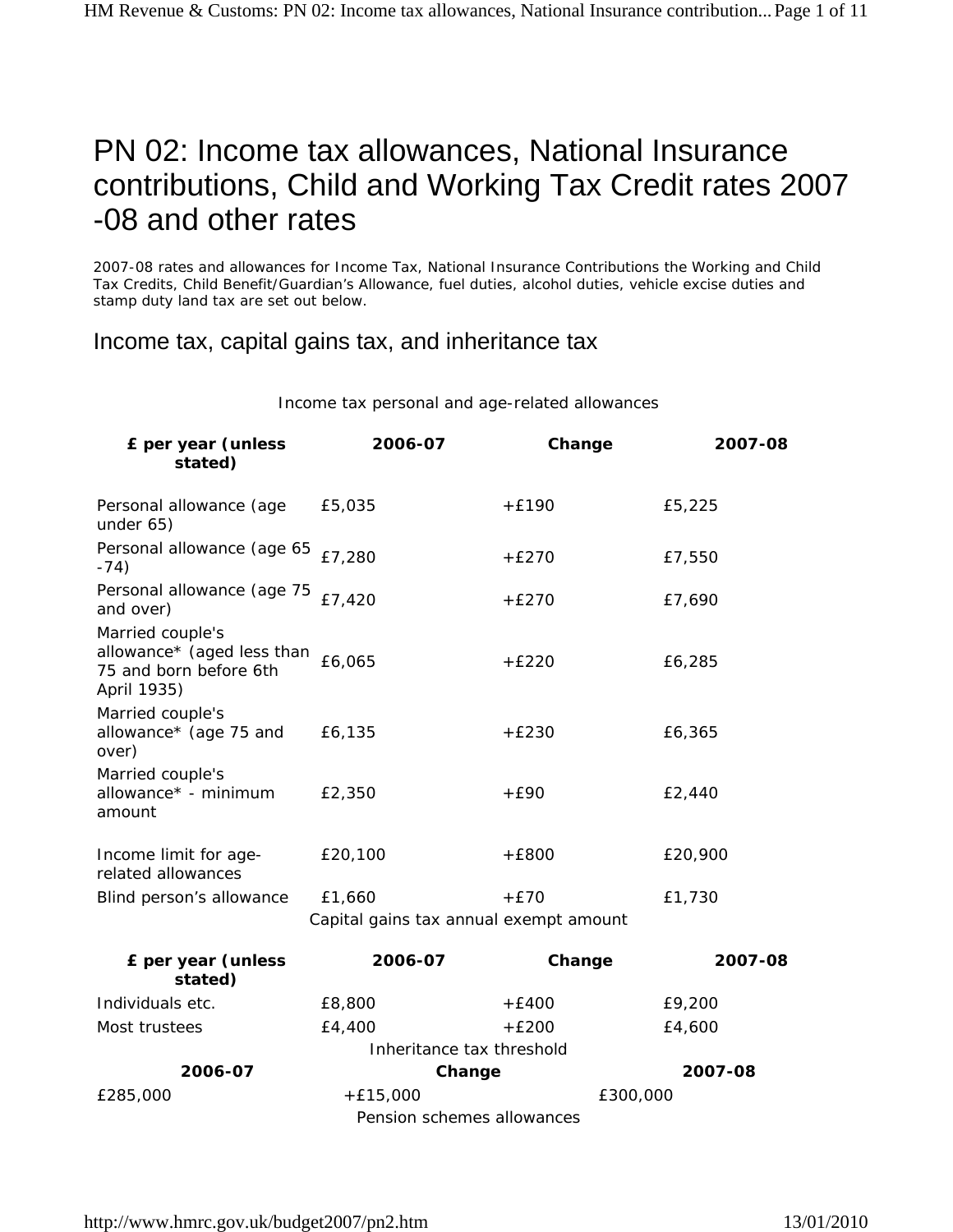| £ per year (unless<br>stated)                                                                                                                                                                                                                                                                                                                                                        | 2006-07                          | Change      | 2007-08         |
|--------------------------------------------------------------------------------------------------------------------------------------------------------------------------------------------------------------------------------------------------------------------------------------------------------------------------------------------------------------------------------------|----------------------------------|-------------|-----------------|
| Annual Allowance                                                                                                                                                                                                                                                                                                                                                                     | £215,000                         | $+£10,000$  | £225,000        |
| Lifetime Allowance                                                                                                                                                                                                                                                                                                                                                                   | £1,500,000                       | $+£100,000$ | £1,600,000      |
| *Married couple's allowance is given at the rate of 10 per cent.                                                                                                                                                                                                                                                                                                                     |                                  |             |                 |
|                                                                                                                                                                                                                                                                                                                                                                                      | Income tax: taxable bands        |             |                 |
| £ per year                                                                                                                                                                                                                                                                                                                                                                           | 2006-07                          |             | 2007-08         |
| Starting rate: 10%*                                                                                                                                                                                                                                                                                                                                                                  | £0-£2,150                        | £0-£2,230   |                 |
| Basic rate: 22%*                                                                                                                                                                                                                                                                                                                                                                     | £2,151-£33,300                   |             | £2,231-£34,600  |
| Higher rate: 40%*                                                                                                                                                                                                                                                                                                                                                                    | Over £33,300                     |             | Over £34,600    |
| * The rate of tax applicable to savings income in Section 1A ICTA 1988 remains at 20 per cent for income<br>between the starting and basic rate limits. The rates applicable to dividends are 10 per cent for income up<br>to the basic rate limit and 32.5 per cent above that. For future changes to the availability of the non-<br>payable dividend tax credit please see below. |                                  |             |                 |
|                                                                                                                                                                                                                                                                                                                                                                                      | Corporation tax on profits       |             |                 |
| £ per year (unless<br>stated)                                                                                                                                                                                                                                                                                                                                                        | 2006-07                          |             | 2007-08         |
| £0-£300,000                                                                                                                                                                                                                                                                                                                                                                          | 19%                              | 20%         |                 |
| £300,001 - £1,500,000                                                                                                                                                                                                                                                                                                                                                                | Marginal relief                  |             | Marginal relief |
| £1,500,001 or more                                                                                                                                                                                                                                                                                                                                                                   | 30%                              | 30%         |                 |
|                                                                                                                                                                                                                                                                                                                                                                                      | National insurance contributions |             |                 |
| £ per year (unless<br>stated)                                                                                                                                                                                                                                                                                                                                                        | 2006-07                          | Change      | 2007-08         |
| Lower earnings limit,<br>primary Class 1                                                                                                                                                                                                                                                                                                                                             | £84                              | $+E3$       | £87             |
| Upper earnings limit,<br>primary Class 1                                                                                                                                                                                                                                                                                                                                             | £645                             | $+£25$      | £670            |
| Primary threshold                                                                                                                                                                                                                                                                                                                                                                    | £97                              | $+E3$       | £100            |
| Secondary threshold                                                                                                                                                                                                                                                                                                                                                                  | £97                              | $+E3$       | £100            |
| Employees' primary Class 1<br>rate between primary<br>threshold and upper                                                                                                                                                                                                                                                                                                            | 11%                              |             | 11%             |
| earnings limit                                                                                                                                                                                                                                                                                                                                                                       |                                  |             |                 |
| Employees' primary Class 1 1%<br>rate above upper earnings<br>limit                                                                                                                                                                                                                                                                                                                  |                                  |             | 1%              |
| Employees' contracted-out<br>rebate - salary-related<br>schemes                                                                                                                                                                                                                                                                                                                      | 1.6%                             |             | 1.6%            |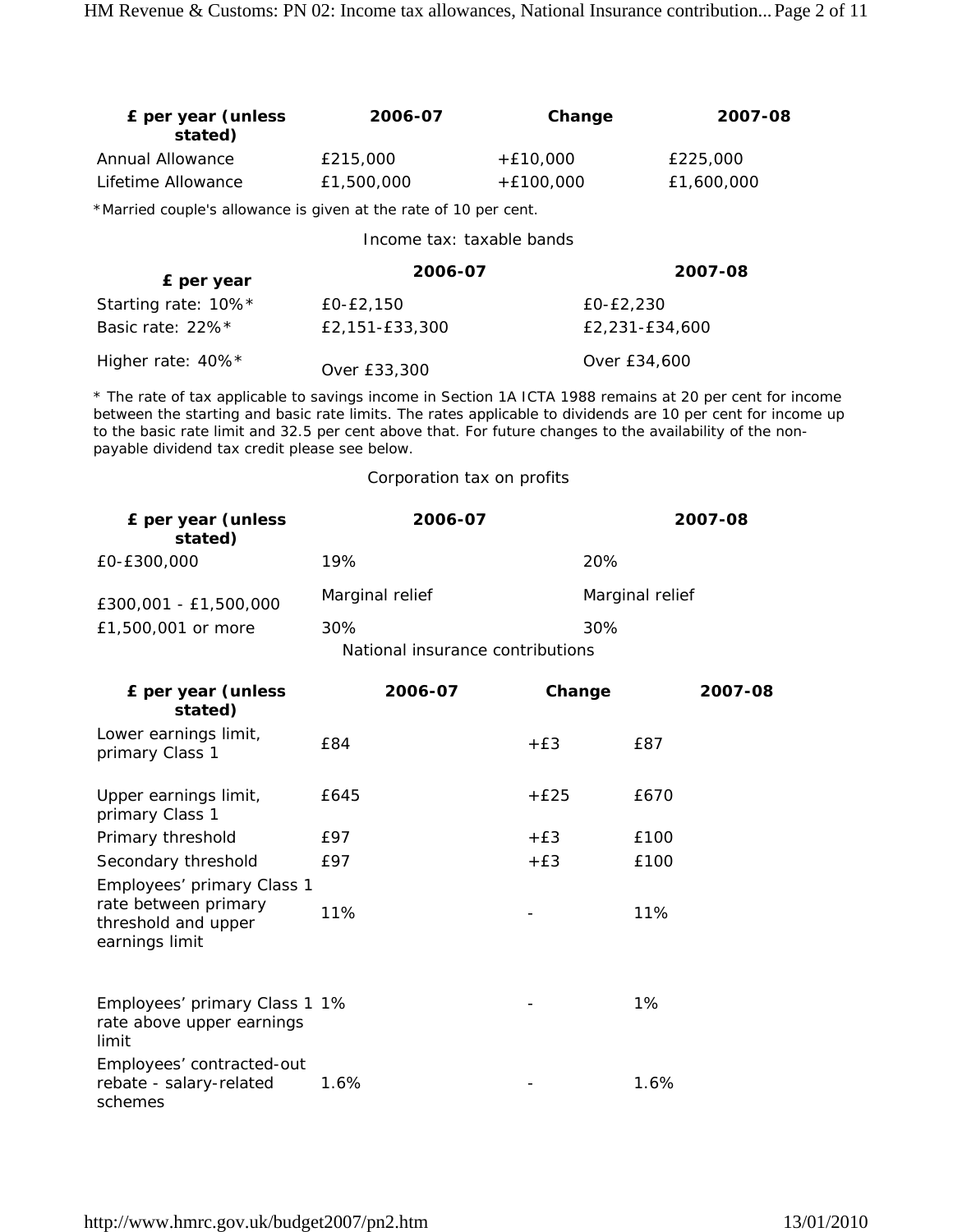| Employees' contracted-out<br>rebate - money-purchase<br>schemes                          | 1.6%              |           | 1.6%               |
|------------------------------------------------------------------------------------------|-------------------|-----------|--------------------|
| Married women's reduced<br>rate between primary<br>threshold and upper<br>earnings limit | 4.85%             |           | 4.85%              |
| Married women's rate<br>above upper earnings limit                                       | 1%                |           | 1%                 |
| Employers' secondary Class<br>1 rate above secondary<br>threshold                        | 12.8%             |           | 12.8%              |
| Employers' contracted-out<br>rebate, salary-related<br>schemes                           | 3.5%              | $+0.2%$   | 3.7%               |
| Employers' contracted-out<br>rebate, money-purchase<br>schemes                           | 1%                | $+0.4%$   | 1.4%               |
| Class 2 rate (per week)                                                                  | £2.10             | $+E0.10$  | £2.20              |
| Class 2 small earnings<br>exception                                                      | $E4,465$ per year | $+£170$   | £4,635 per year    |
| Special Class 2 rate for<br>share fishermen (per week)                                   | £2.75             | $+E0.10$  | £2.85              |
| Special Class 2 rate for<br>volunteer development<br>workers                             | £4.20             | $+E0.15$  | £4.35              |
| Class 3 rate (per week)                                                                  | £7.55             | $+E0.25$  | £7.80              |
| Class 4 lower profits limit                                                              | £5,035 per year   | $+E190$   | $+E5,225$ per year |
| Class 4 upper profits limit                                                              | £33,540 per year  | $+E1,300$ | £34,840 per year   |
| Class 4 rate between lower<br>profits limit and upper<br>profits limit                   | 8%                |           | 8%                 |
| Class 4 rate above upper<br>profits limit                                                | 1%                |           | 1%                 |

# Working and Child Tax Credits rates

#### Working Tax Credit

| £ per year (unless<br>stated)     | 2006-07 | Change | 2007-08 |
|-----------------------------------|---------|--------|---------|
| Basic element                     | £1,665  | +£65   | £1,730  |
| Couple and lone parent<br>element | £1,640  | +£60   | £1,700  |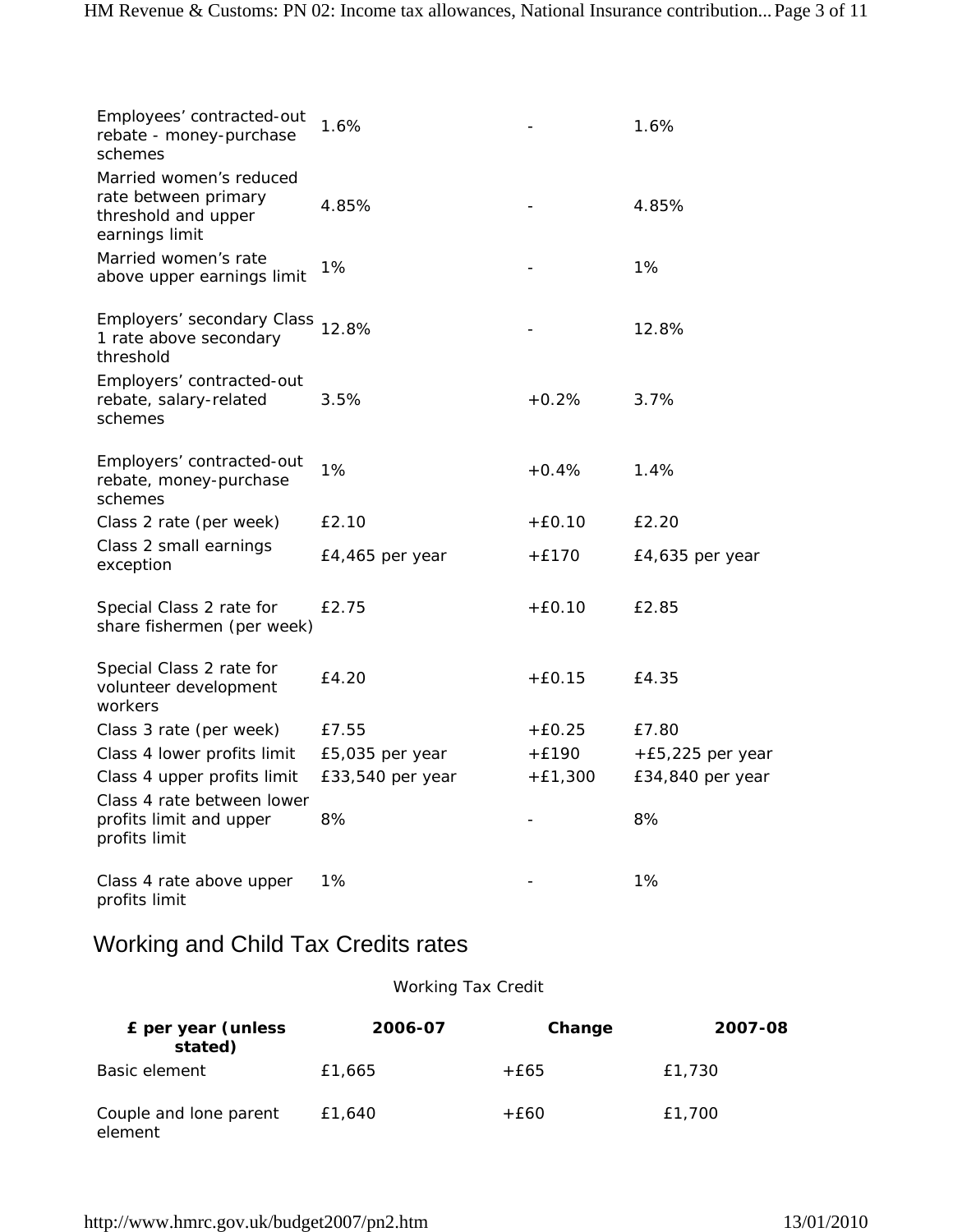| 30 hour element                                | £680   | $+£25$ | £705   |
|------------------------------------------------|--------|--------|--------|
| Disabled worker element                        | £2,225 | $+£85$ | £2,310 |
| Severe disability element                      | £945   | $+£35$ | £980   |
| $50+$ Return to work<br>payment (16-29 hours)  | £1,140 | $+£45$ | £1,185 |
| $50+$ Return to work<br>payment $(30 + hours)$ | £1,705 | $+£65$ | £1,770 |

Childcare element of the Working Tax Credit

| £ per year (unless<br>stated)                     | 2006-07       | Change | 2007-08       |
|---------------------------------------------------|---------------|--------|---------------|
| Maximum eligible cost for<br>one child            | £175 per week |        | £175 per week |
| Maximum eligible cost for<br>two or more children | £300 per week |        | £300 per week |
| Percentage of eligible costs 70%<br>covered       |               | $+10%$ | 80%           |

Child Tax Credit

| £ per year (unless<br>stated)      | 2006-07 | Change | 2007-08 |
|------------------------------------|---------|--------|---------|
| Family element                     | £545    |        | £545    |
| Family element, baby<br>addition   | £545    |        | £545    |
| Child element                      | £1,765  | $+£80$ | £1,845  |
| Disabled child element             | £2,350  | $+E90$ | £2,440  |
| Severely disabled child<br>element | £945    | $+£35$ | £980    |

Income thresholds and withdrawal rates

| £ per year (unless<br>stated)                                     | 2006-07  | Change  | 2007-08 |
|-------------------------------------------------------------------|----------|---------|---------|
| First income threshold                                            | £5,220   |         | £5,220  |
| First withdrawal rate (per<br>cent)                               | 37%      |         | 37%     |
| Second income threshold                                           | £50,000  |         | £50,000 |
| Second withdrawal rate<br>(per cent)                              | $6.67\%$ |         | 6.67%   |
| First threshold for those<br>entitled to Child Tax Credit<br>only | £14,155  | $+£340$ | £14,495 |
| Income disregard                                                  | £25,000  |         | £25,000 |
| Child Benefit and Guardian's Allowance rates from 10 April 2006   |          |         |         |

| £ per year (unless<br>stated) | 2006-07 | Change   | 2007-08 |
|-------------------------------|---------|----------|---------|
| Eldest/Only Child             | f 17.45 | $+£0.65$ | £18.10  |
| Other Children                | £11.70  | $+E0.40$ | £12.10  |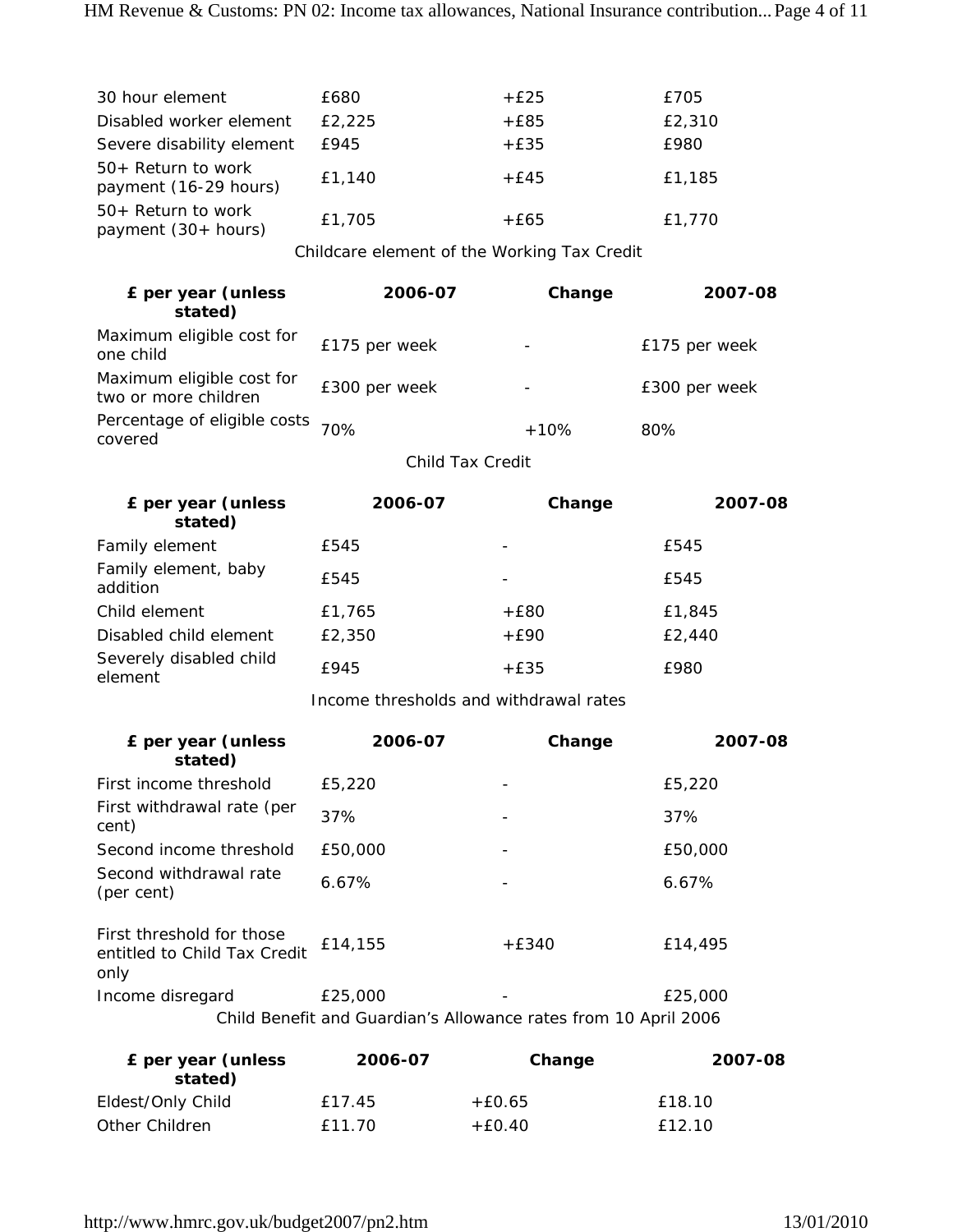| Eldest/Only Child (Lone<br>Parent Rate) | £17.55 | ABOLISHED | ABOLISHED |
|-----------------------------------------|--------|-----------|-----------|
| Guardian's Allowance                    | £12.50 | $+60.45$  | f 12.95   |

### Stamp taxes and duties

|      | Transfers of land and buildings (consideration paid)                       |                                                                                        |                                                      |
|------|----------------------------------------------------------------------------|----------------------------------------------------------------------------------------|------------------------------------------------------|
| Rate | Residential in<br>disadvantaged<br>areas (Total value<br>of consideration) | <b>Residential outside</b><br>disadvantaged<br>areas (Total value<br>of consideration) | Non-residential<br>(Total value of<br>consideration) |
| Zero | $EO - E150,000$                                                            | $E0 - E125,000$                                                                        | $E0 - E150.000$                                      |
| 1%   | Over £150,000 -<br>£250,000                                                | Over £125,000 -<br>£250,000                                                            | Over £150,000 -<br>£250,000                          |
| 3%   | Over £250,000 -<br>£500,000                                                | Over £250,000 -<br>£500,000                                                            | Over £250,000 -<br>£500,000                          |
| 4%   | Over £500,000                                                              | Over £500,000                                                                          | Over £500,000                                        |

## New leases (lease duty)

Duty on the premium is the same as for transfers of land (except that special rules apply for premium where rent exceeds £600 annually). Duty on the rent is charged on the Net Present Value (NPV). A per cent rate applies to the amount of NPV in excess of the threshold.

|      | Rate | Net Present Value of rent -<br>residential<br><b>Slice of NPV</b> | Net Present Value of rent -<br>non-residential<br><b>Slice of NPV</b> |
|------|------|-------------------------------------------------------------------|-----------------------------------------------------------------------|
| Zero |      | £0 - £125,000                                                     | £0 - £150,000                                                         |
| 1%   |      | Over £125,000                                                     | Over £150,000                                                         |

The rate of stamp duty/stamp duty reserve tax on the transfer of shares and securities is unchanged at 0.5 per cent for 2007-08.

# Tobacco duty rates

From 6pm on 21 March 2007, tobacco duty rates will be:

Tobacco duty rates

| <b>Product</b>       | Duty                                                                       | Effect of tax* on<br>typical item (increase<br>in pence) | <b>Typical</b><br>unit |  |
|----------------------|----------------------------------------------------------------------------|----------------------------------------------------------|------------------------|--|
| Cigarettes           | 22 per cent of the retail<br>price plus £108.65 per<br>thousand cigarettes | 11p                                                      | packet of<br>20        |  |
| Cigars               | £158.24 per kilogram                                                       | 4p                                                       | packet of 5            |  |
| Hand-rolling tobacco | £113.74 per kilogram                                                       | 11p                                                      | 25g                    |  |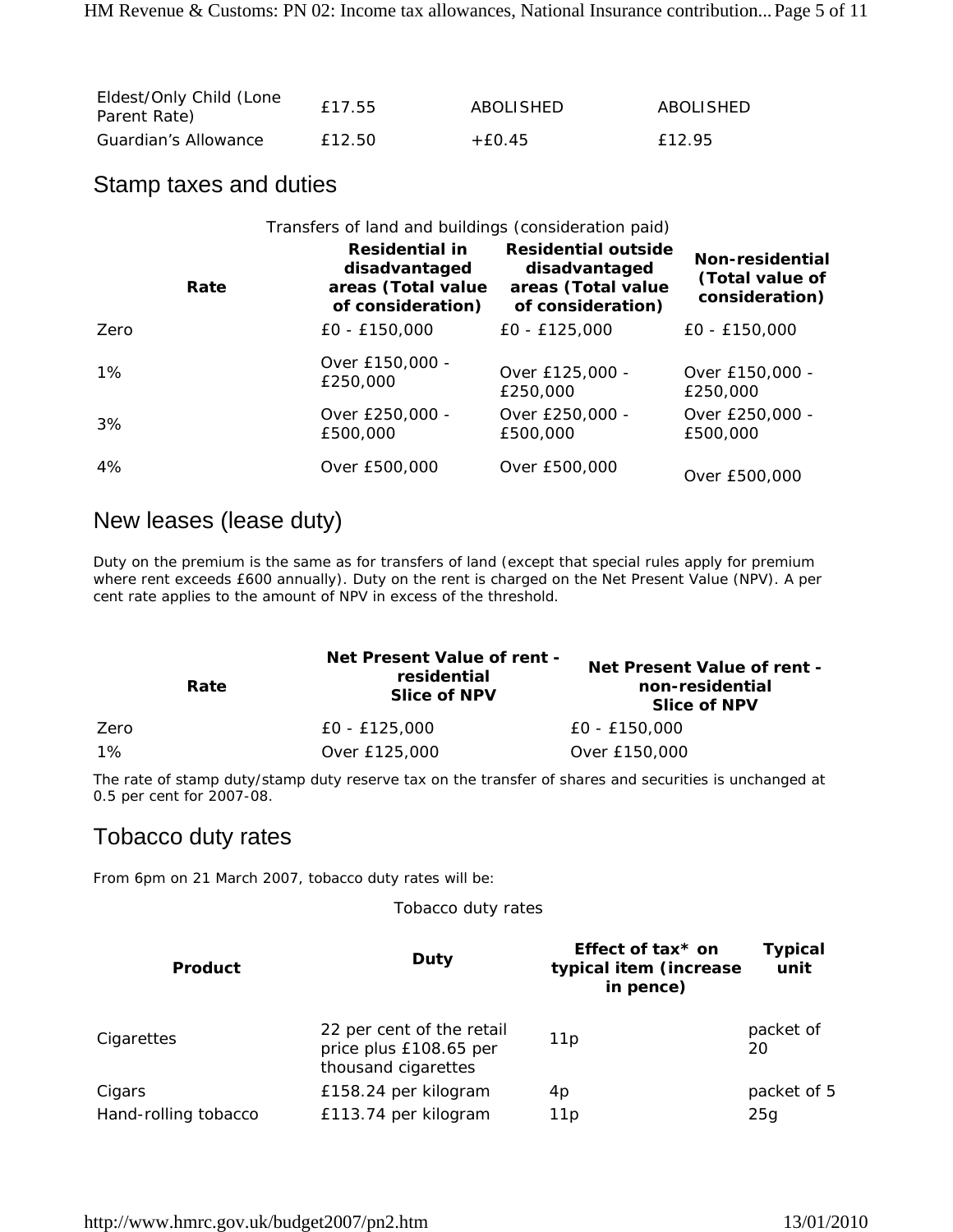| other smoking tobacco and £69.57 per kilogram<br>chewing tobacco |  | 25g of pipe<br>tobacco |
|------------------------------------------------------------------|--|------------------------|
|                                                                  |  |                        |

\* Tax refers to duty plus VAT

# Alcohol duty rates

From 26 March 2007, duties on alcohol will be:

|                                                                       | Alcohol duty rates                                    |             |                             |
|-----------------------------------------------------------------------|-------------------------------------------------------|-------------|-----------------------------|
| Product                                                               | Effect of tax* on typical item (increase in<br>pence) |             | <b>Typical</b><br>unit      |
| Beer                                                                  | 1p                                                    |             | pint of beer                |
| Wine<br>Wine                                                          | 1p<br>5p                                              |             | 175 ml glass<br>75cl bottle |
| Sparkling wine                                                        | 7p                                                    |             | 75cl bottle                 |
| Spirits                                                               | <b>Op</b>                                             |             | 70cl bottle                 |
| Spirits-based RTDs ready to<br>drink                                  | Op                                                    |             | 275ml bottle                |
| Cider                                                                 | 1p                                                    |             | litre                       |
| Sparkling cider                                                       | 5p                                                    |             | 75cl bottle                 |
| * Tax refers to duty plus VAT                                         |                                                       |             |                             |
|                                                                       | Rate per litre of pure alcohol                        |             |                             |
| <b>Product and basis of</b><br>duty                                   |                                                       | <b>Duty</b> |                             |
| Spirits                                                               | £19.56                                                |             |                             |
| Spirits-based RTDs ready to £19.56<br>drink                           |                                                       |             |                             |
| Wine and made-wine:<br>exceeding 22% abv.                             | £19.56                                                |             |                             |
|                                                                       | Rate per hectolitre per cent of alcohol in the beer   |             |                             |
| <b>Product and basis of</b><br>duty                                   |                                                       | Duty        |                             |
| <b>Beer</b>                                                           | £13.71<br>Rate per hectolitre of product              |             |                             |
| <b>Product and basis of</b><br>duty                                   |                                                       | Duty        |                             |
| Still cider and perry:<br>exceeding 1.2% - not<br>exceeding 7.5% abv. | £26.48                                                |             |                             |
| Still cider and perry:<br>exceeding 7.5% - less than<br>8.5% abv.     | £39.73                                                |             |                             |
|                                                                       |                                                       |             |                             |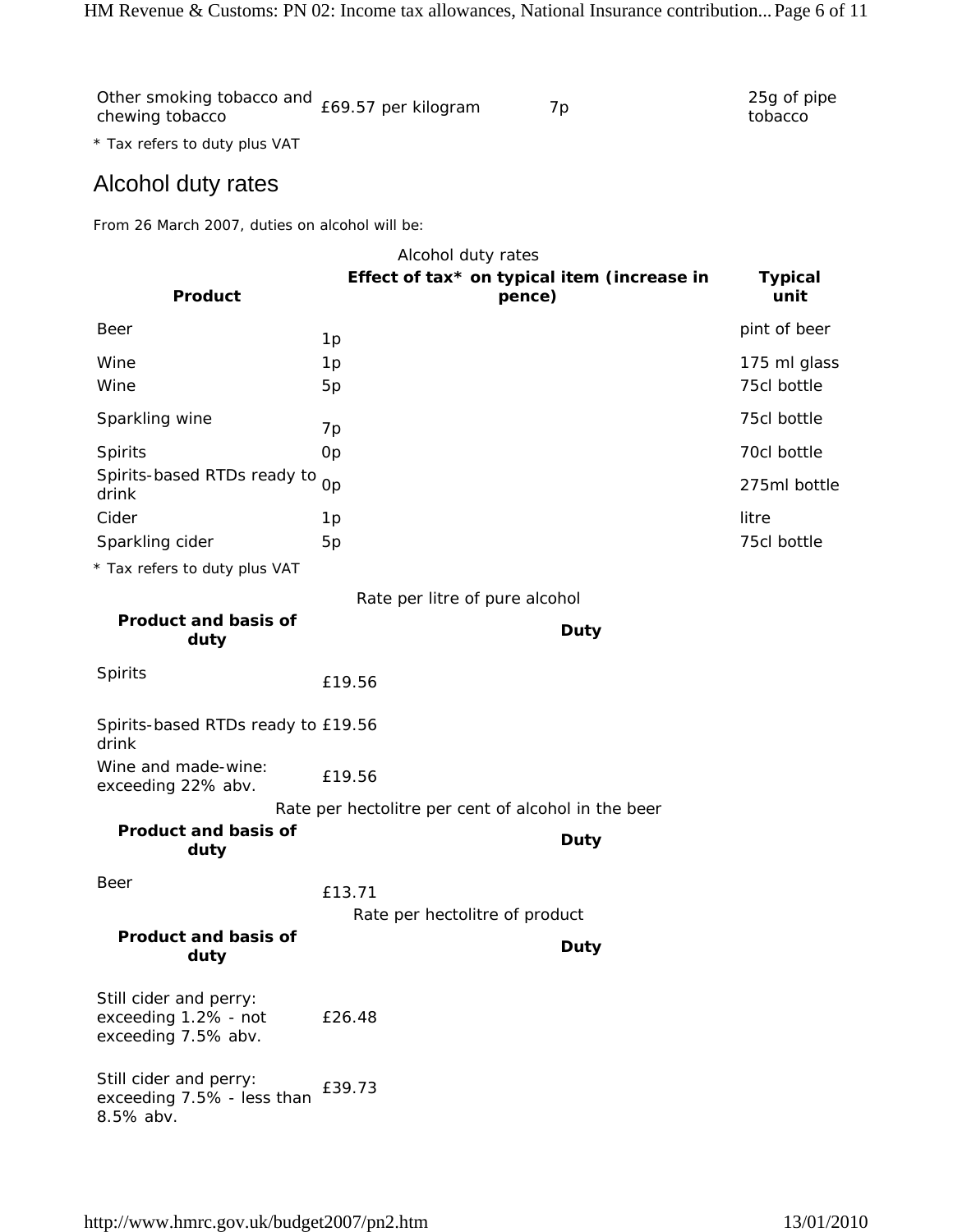Sparkling cider and perry: exceeding 1.2% - not exceeding 5.5% abv. £26.48 Sparkling cider and perry: exceeding 5.5% - less than £172.33 8.5% abv. Wine and made-wine: exceeding 1.2% - not exceeding 4% abv. £54.85 Wine and made-wine: exceeding 4% - not exceeding 5.5% abv. £75.42 Still wine and made-wine: exceeding 5.5% - not exceeding 15% abv. £177.99 Wine and made-wine: exceeding 15% - not exceeding 22% abv. £237.31 Sparkling wine and madewine: exceeding 5.5% less than 8.5% abv. £172.33 Sparkling wine and madewine: 8.5% and above not exceeding 15% abv. £227.99

### Fuel duties

All fuel duty rate changes will take effect from 1 October 2007.

| Pence per litre (unless<br>stated)           | Old duty rate   | Change          | New duty rate |
|----------------------------------------------|-----------------|-----------------|---------------|
| Ultra-low sulphur<br>petrol/diesel           | 48.35p          | $+2p$           | 50.35p        |
| Sulphur-free petrol/diesel                   | 48.35p          | $+2p$           | 50.35p        |
| <b>Biodiesel</b>                             | 28.35p          | $+2p$           | 30.35p        |
| Bioethanol                                   | 28.35p          | $+2p$           | 30.35p        |
| Liquefied petroleum gas<br>used as road fuel | $12.21p$ per kg | $+4.28p$ per kg | 16.49p per kg |
| Natural gas used as road<br>fuel             | 10.81 per kg    | $+2.89p$ per kg | 13.70p per kg |
| Rebated gas oil (red diesel) 7.69p           |                 | $+2p$           | 9.69p         |
| Fuel Oil                                     | 7.29p           | $+2p$           | 9.29p         |
|                                              |                 |                 |               |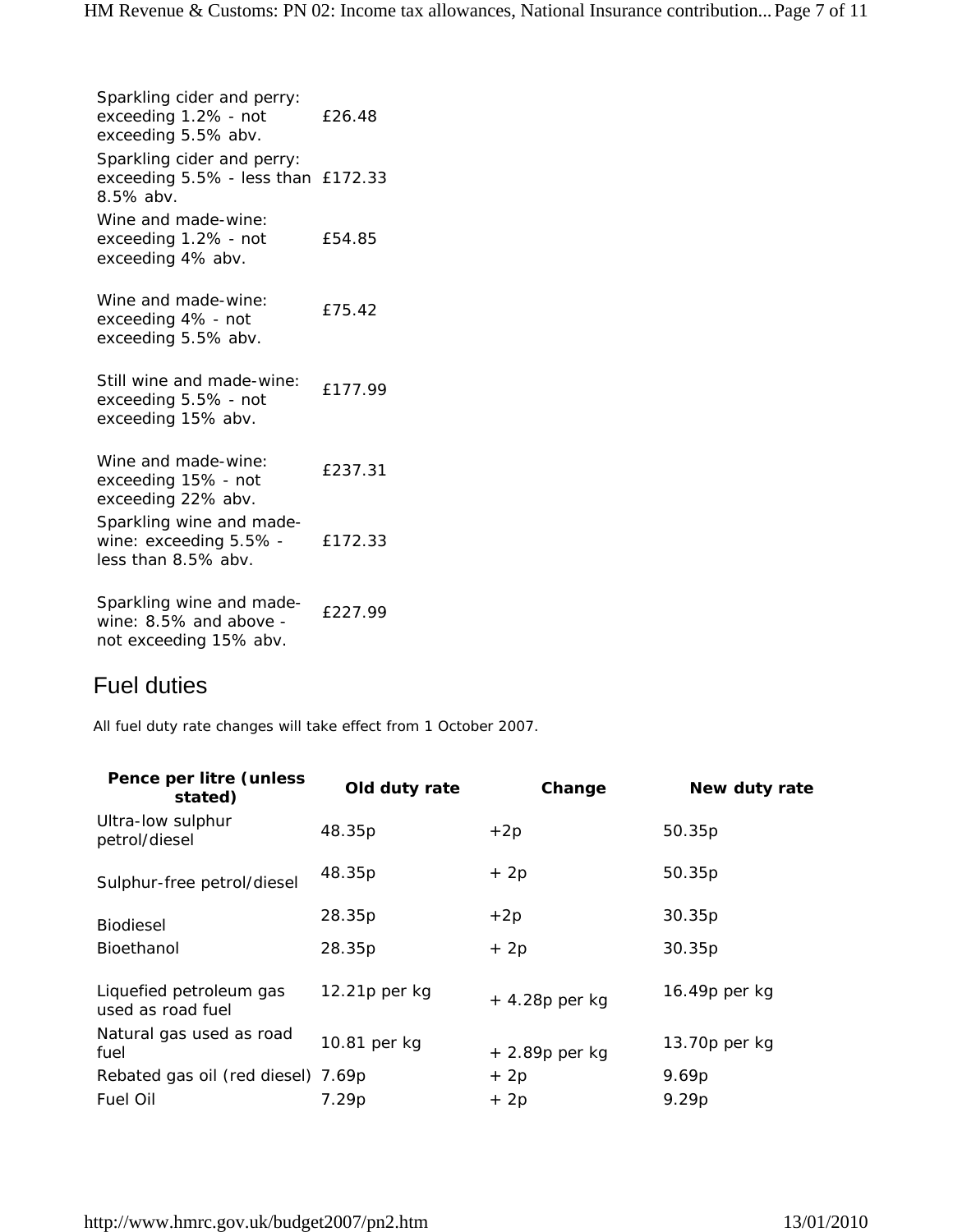# Vehicle excise duty for Private and Light Goods Vehicles Pre-graduated VED (registered before March 2001)

| E per year       |     | Change | New rate |
|------------------|-----|--------|----------|
| 1549cc and below | +£5 | f115   |          |
| above 1549cc     | +f5 | £180   |          |

# Graduated VED for Private Vehicles (registered from March 2001)

| £ per year VED band | CO <sub>2</sub><br>(g/km) | Change                                      | <b>Alternative Fuel</b><br>cars | <b>Petrol</b><br>cars | <b>Diesel</b><br>cars |
|---------------------|---------------------------|---------------------------------------------|---------------------------------|-----------------------|-----------------------|
| $\overline{A}$      | 100 and<br>below          |                                             | £0                              | £0                    | £0                    |
| B                   |                           | 101 to 120 $-E15 / -E5 /$<br>-£15           | £15                             | £35                   | £35                   |
| $\mathsf{C}$        |                           | 121 to 150 £5 / £15 / £5 £95                |                                 | £115                  | £115                  |
| D                   |                           | 151 to 165 £5 / £15 / £5 £120               |                                 | £140                  | £140                  |
| E                   |                           | 166 to 185 £5 / £15 / £5 £145               |                                 | £165                  | £165                  |
| F                   |                           | 186 to 225 $\frac{£10}{225}$ / £15 /<br>£10 | £190                            | £205                  | £205                  |
| $G^*$               | 226 and<br>above          | £85 / £90 /<br>£85                          | £285                            | £300                  | £300                  |

\* for new cars registered from 23 March 2006

| Vehicle excise duty for Light Goods Vehicles (registered from March 2001) |  |  |
|---------------------------------------------------------------------------|--|--|
|                                                                           |  |  |

| £ per year              |        | Change | New rate |
|-------------------------|--------|--------|----------|
| Euro IV incentive rate* | $+$ f5 | f115   |          |
| Standard rate           | +£5    | f175   |          |

\* for Euro IV compliant vans registered between 1 March 2003 and 31 December 2006

| Vehicle excise duty for motorcycles |  |
|-------------------------------------|--|
|-------------------------------------|--|

| Change | New rate                                    |
|--------|---------------------------------------------|
|        | £15                                         |
| $+E1$  | £32                                         |
| $+£1$  | £47                                         |
| $+E2$  | £64                                         |
|        |                                             |
| Change | New rate                                    |
| -      | £15                                         |
| $+E2$  | £64                                         |
|        | Vehicle excise duty for motorised tricycles |

Changes to VED rates will take effect from 22 March 2007.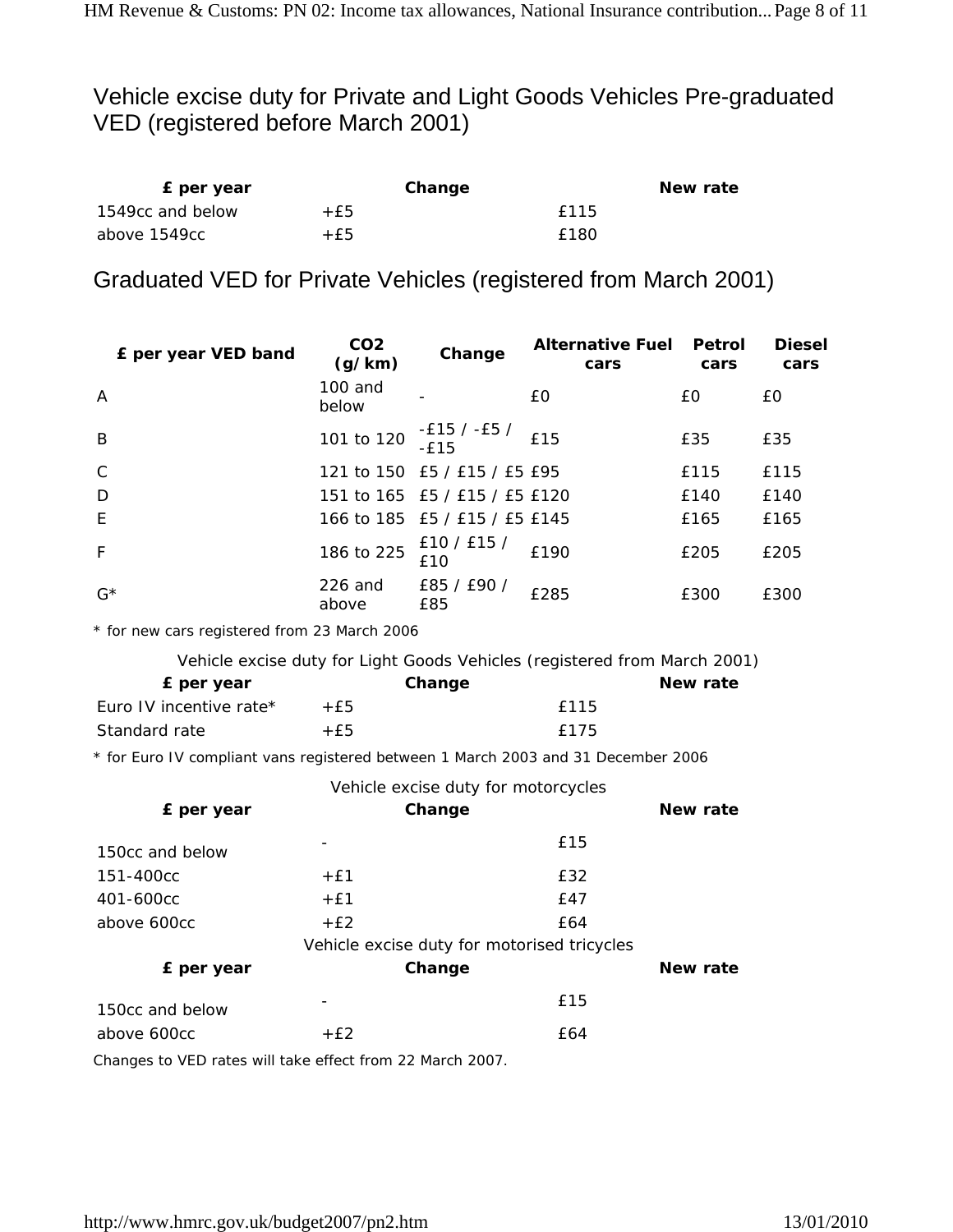# **Details**

Further details of changes in 2007-08 are set out below.

#### Income tax rates and allowances

All income tax allowances will be increased in line with inflation. The personal allowance will increase to £5,225.

The age-related personal allowances will rise to £7,550 for people aged between 65 and 74 and to £7,690 for those aged 75 and over. This will mean that in 2007-08 no one aged 65 or over need pay tax on an income of up to £145 a week. Around half of all pensioners pay no tax on their income.

#### National insurance contributions

National insurance contribution (NIC) rates and thresholds for 2007-08 were announced in the 2006 Pre-Budget Report. The starting point for employers', employees' and self-employed NICs in 2007-08 will increase in line with inflation to £100 per week. NICs are not paid on earnings or profits below this amount. The upper earnings and profits limits for NICs will increase from April 2007 in line with inflation from £645 to £670 per week. For the self-employed, the rate of Class 2 contributions will increase to £2.20 per week.

#### Capital gains tax

The capital gains tax (CGT) annual exempt amount is increased in line with statutory indexation to £9,200 for the tax year 2007-08 for individuals, personal representatives of deceased persons and trustees of certain settlements for the disabled. The annual exempt amount for most other trustees is increased to £4,600.

Every husband, wife, civil partner and child has his or her own £9,200 annual exempt amount.

The amount chargeable to CGT is added to the individual's income liable to income tax and treated as the top part of that total. For 2007-2008, CGT up to the starting rate limit will be charged at 10 per cent, between the starting rate and basic rate limits at 20 per cent, and above the basic rate limit at 40 per cent.

#### Non-payable dividend tax credit

Budget 2007 announces that the Government will simplify the system of taxation for individuals who own foreign shares.

There is currently a one ninth non-payable dividend tax credit available for UK individuals receiving dividends from UK resident companies. This credit will, from April 2008, be extended to dividends from non-UK resident companies, subject to certain conditions. A person will qualify for the non-payable dividend tax credit if they have less than a 10 per cent shareholding in the distributing non-UK resident company and in total they receive less than £5,000 per year of dividends from non-UK resident companies.

Higher rate taxpayers, who are liable to tax at 32.5 per cent, will in practice only owe 25 per cent (of the net dividend) because part of the tax liability will be covered by the tax credit. Lower and basic rate taxpayers who are liable to tax at 10 per cent, will in practice not pay any tax on dividends from non-UK companies because the tax liability will be entirely covered by the tax credit.

The Government is also considering whether it is possible, without creating scope for abuse, to deliver a more general extension of the non-payable tax credit for the small minority of individuals in receipt of dividends from non-UK resident companies who do not meet the conditions outlined above.

#### Inheritance tax

As announced in Budgets 2005 and 2006, the inheritance tax nil-rate band allowance will be increased by more than statutory indexation to £300,000 for the tax year 2007-08, £312,000 for 2008-09 and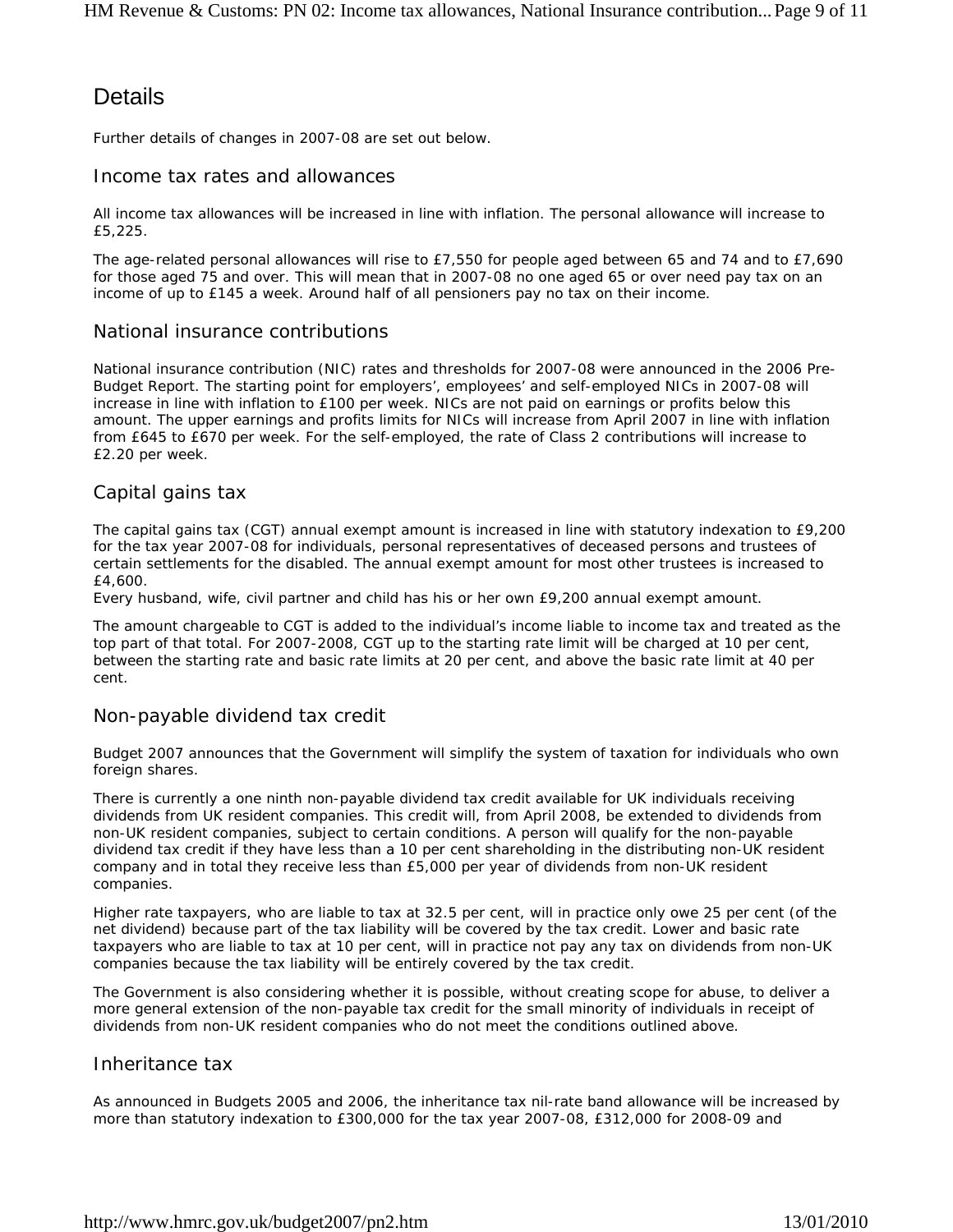£325,000 for 2009-10. The value of estates over and above the nil-rate band is taxed at 40 per cent. The estimated number of taxpaying estates in 2007-08 will be about 35,000 - this is around 6 in 100 deaths.

To continue to provide a fair and targeted system, with certainty for families, the Government can now announce that it will increase the nil-rate band allowance to £350,000 in 2010-11.

#### Corporation tax

Budget announces that in 2007-08 the Small Companies rate will increase from 19 per cent to 20 per cent. All bands and other rates remain unchanged in 2007-08.

#### Child and Working Tax Credits rates and Child Benefit

Child Benefit is raised in line with inflation.

The child element of Child Tax Credit (CTC) increases in line with average earnings. The disabled child element and severely disabled elements rise with inflation. The family element (normal and baby addition) remains frozen at £545 per year. The income threshold for CTC only rises to £14,495 per year. The income threshold for CTC family element only remains at £50,000 per year.

The maximum eligible childcare costs remains at £175 for one child and £300 for two or more children. The percentage of eligible childcare costs remains at 80 per cent.

The disregard in Tax Credits for increases in income between one tax year and the next remains at £25,000.

#### Stamp taxes and duty

The rates and thresholds for stamp duty land tax (SDLT) remain unchanged. For residential land and property, the rates are 0 per cent for transactions in consideration of £125,000 or less, 1 per cent for consideration over £125,000 to £250,000, 3 per cent for consideration over £250,000 to £500,000 and 4 per cent on consideration over £500,000. The 0 per cent band for residential transfers in designated disadvantaged areas extends to £150,000. For non-residential land and property, the rates are 0 per cent for transactions in consideration of £150,000 or less, 1 per cent for consideration over £150,000 to £250,000, and thereafter the same as for residential land and property.

For new leases, the rates applicable in respect of the premium are the same as for transfers of land and buildings (except that special rules apply where the rent exceeds £600 annually). For the rental element of new leases, the charge is based on the Net Present Value (NPV), which is the total of the discounted annual rental payments. The NPV is charged at 1 per cent on the excess over £125,000 for residential land and property and 1 per cent on the excess over £150,000 for non-residential land and property.

#### Tobacco duties

From 6pm on 21 March 2007, tobacco duty rates will rise in line with inflation, to maintain the real price of tobacco.

#### Alcohol duty

Duty on beer, still and sparkling wine, and cider will increase in line with inflation from 26 March 2007. Spirits duty is frozen.

#### Fuel duty

Main fuel duty rates will increase by 2 pence per litre from 1 October 2007. Rebated oils rates will also increase by 2 pence per litre from 1 October, to maintain the cash differential with main rates. Changes to rates for biofuels, Compressed Natural Gas and Liquefied Petroleum Gas in 2007-08 will be made in line with previous Budget commitments.